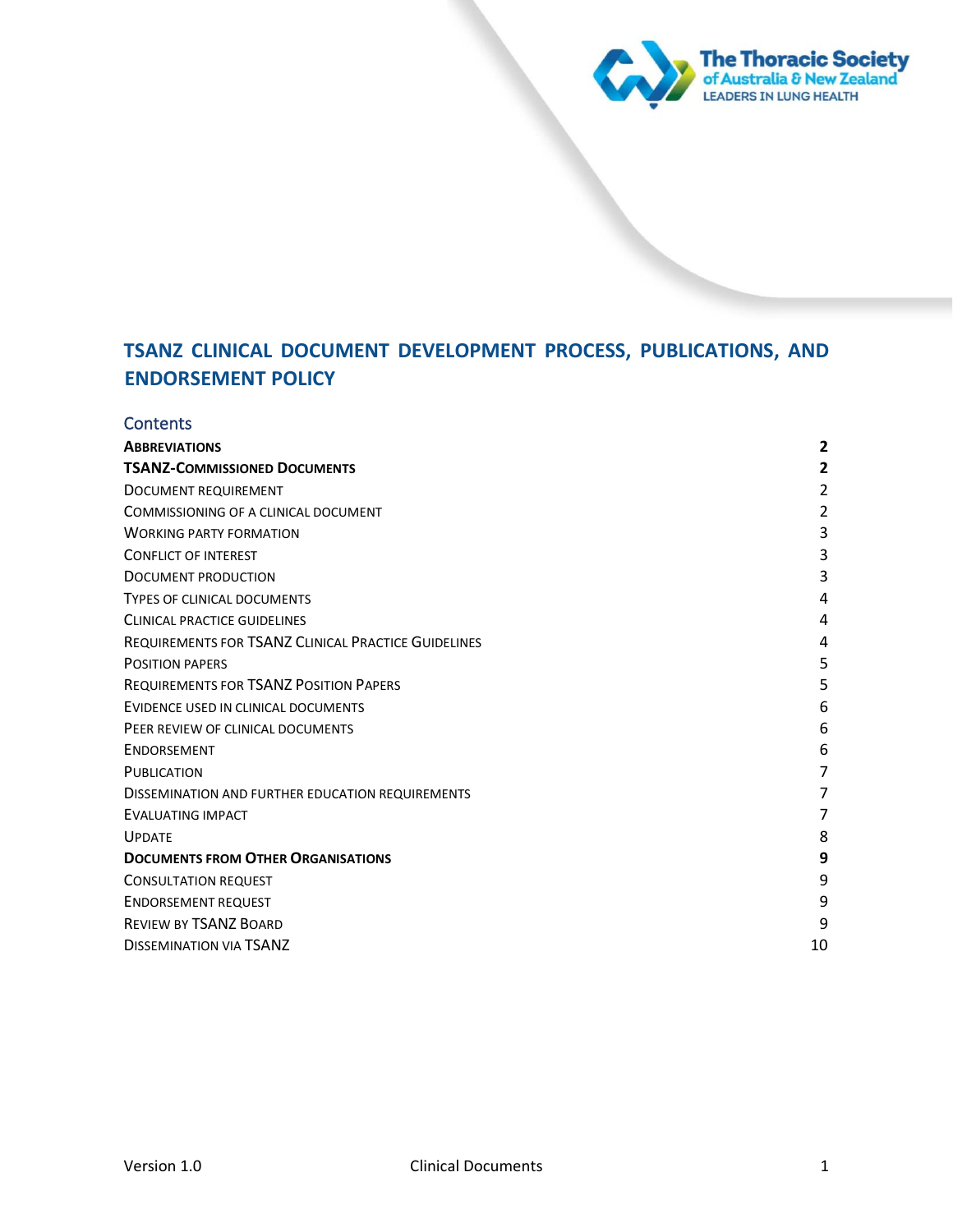

## <span id="page-1-0"></span>**Abbreviations**

- CCRS Clinical Care and Resources Sub-Committee
- COI Conflict of Interest
- EOI Expression of Interest
- SIG Special Interest Groups

## <span id="page-1-1"></span>**TSANZ-Commissioned Documents**

The process for clinical document development, from inception to fully disseminating the information and translating it into meaningful policy, should be controlled and transparent. At no time with the TSANZ accept sponsorship for guidelines or position papers from pharma, device or other companies with an actual or perceived conflict of interest. This overview contains a flow chart [\(Figure 1\)](#page-1-4) of what is expected, coupled with a policy or template when appropriate.

#### <span id="page-1-2"></span>**Document requirement**

The need for a clinical document will be identified by TSANZ members, Special Interest Groups (SIGs) or peer groups. The proposer of the clinical document should seek to immediately engage with the CCRS to scope available resources and support by completing th[e Proposal](https://www.thoracic.org.au/forms/command/display_form?formID=77)  [for a New Clinical Document](https://www.thoracic.org.au/forms/command/display_form?formID=77) online. This is a requirement for eventual TSANZ endorsement.

The CCRS will consider their decision to proceed with the development of documents in the form of:

- an update and revision of an existing clinical document, or;
- a new clinical document.

In general, TSANZ clinical documents should address issues applicable to all Australian States and Territories and New Zealand, unless there are important specific reasons to restrict them to certain states, territories or countries.

#### <span id="page-1-3"></span>**Commissioning of a clinical document**

Proposals will be collated and considered by the Board based on greatest need, available evidence, and resources. Proposals will be accepted continuously and reviewed at each TSANZ Board meeting.

The TSANZ determines, with guidance from the CCRS, the requirement to produce a publication upon which;

• the publication type and aim will be registered with the TSANZ Clinical Administrator, and;

<span id="page-1-4"></span>

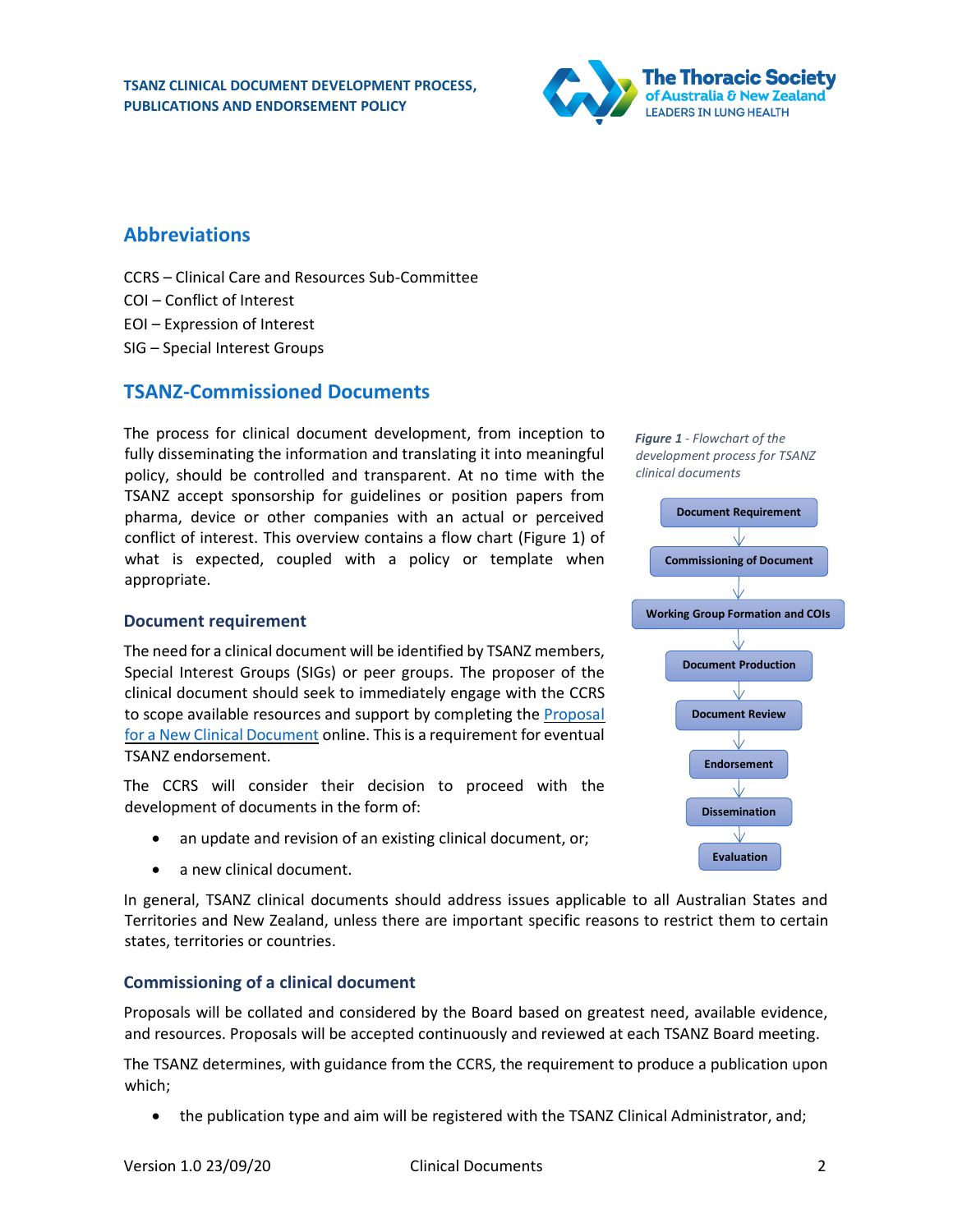

- a call for Expressions of Interest (EOI) will be advertised for a set period (usually 2 weeks). Conflicts of interest (COI), a 2-page CV and a full list of peer reviewed published articles will be obtained as part of the EOI process to assist in determining an appropriate working party and Chair(s).
- NB: only TSANZ members may submit an expression of interest. Non-TSANZ members may be invited to join the working party when EOIs are complete due to relevant expertise.

## <span id="page-2-0"></span>**Working party formation**

The CCRS will review expressions of interest and review their conflict of interest statements.

A working party is to be formed with the following considerations:

- identified working group leads (Chairs);
- appropriate number of people in the working party;
- the selection of authors should be widely discussed and transparent. Working groups should reflect the diversity of the Society and end users, considering geography, disciplines, gender, seniority and First Peoples;
- the stakeholder representation in the working party, including partner organisations and consumers (inclusion of consumers from the beginning of the process is strongly encouraged, to ensure that the document reflects their needs and priorities); and
- key timings agreed for progress and due date.

The CCRS will recommend the working group to the TSANZ Board for final approval.

Before the working party's first meeting, every member of the working party must:

- complete a COI (this usually occurs during the EOI process); and
- sign a Confidentiality Agreement.

The working party must have clearly defined, documented processed for reaching consensus.

#### <span id="page-2-1"></span>**Conflict of interest**

All applicants wishing to join the working party must fill out and sign th[e TSANZ Conflict](https://www.thoracic.org.au/documents/item/143) of Interest for [Authors and Reviewers](https://www.thoracic.org.au/documents/item/143) in reference to the clinical document prior to being accepted to join the working party. The Chair(s) of the working party will be responsible for ensuring all conflict of interest statements are kept up to date and all declared interests managed. A statement of conflict of interests must be included in all publications.

For further details regarding Conflict of Interest, see the [TSANZ Conflict of Interest Policy.](https://www.thoracic.org.au/documents/item/140)

#### <span id="page-2-2"></span>**Document production**

Once a working party has been formed, document production may commence. Working parties must adhere to the Guidelines for Clinical Document Working Parties. Chairs must provide [a progress report](https://www.thoracic.org.au/documents/item/455) to the CCRS every six-months.

Where the group feels that they do not have the required skills amongst their membership (e.g. methodology or systematic review skills), the CCRS will assist the group to access these skills amongst the broader TSANZ membership. Occasionally, the TSANZ Board may approve funding for a specialist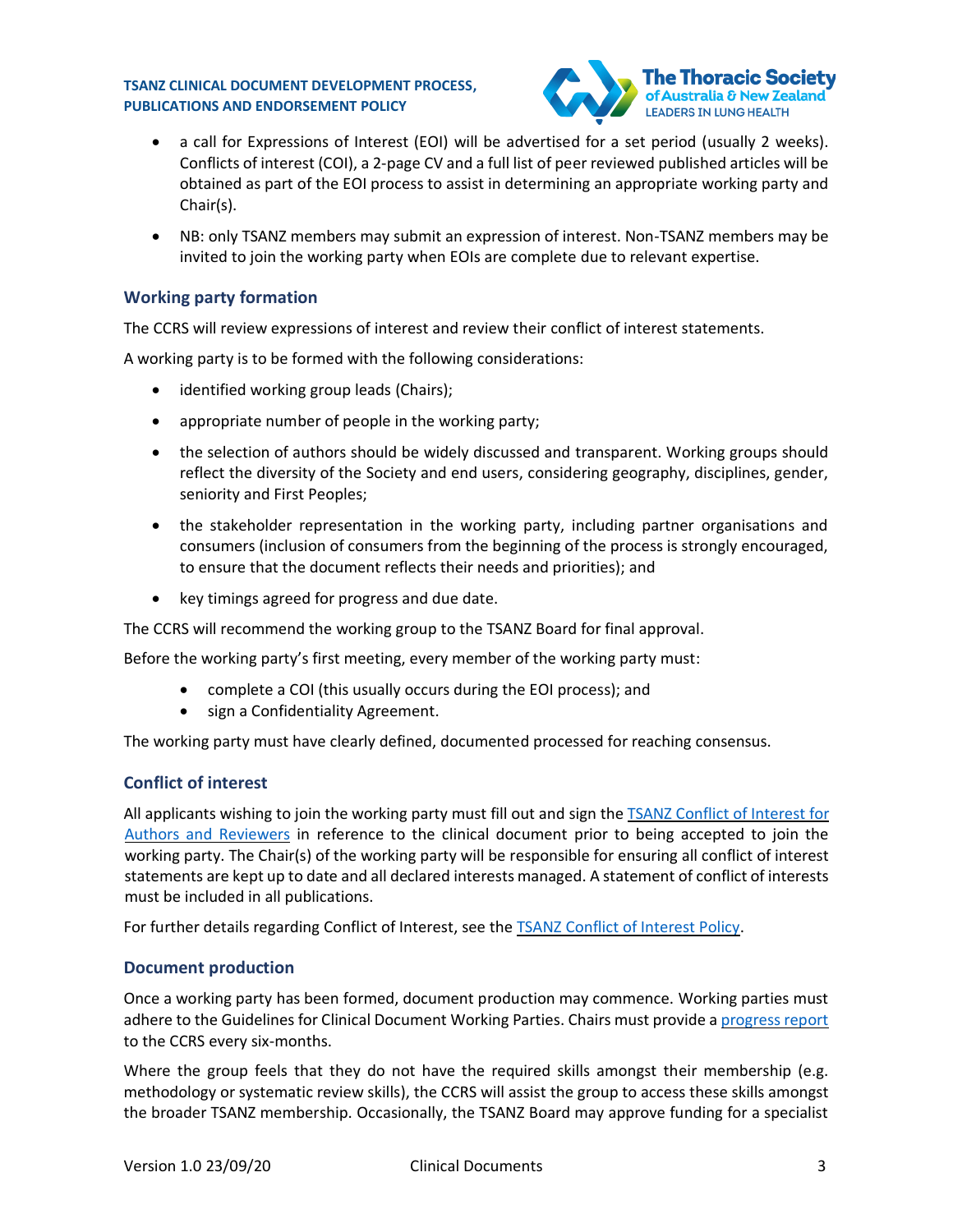

librarian or medical writer to assist with the document development process, where the document is considered a priority for the Society. The Board will evaluate all requests for such assistance on a case by case basis.

If suitable resources are already available elsewhere (e.g. guidelines used in other countries), it may be more appropriate to adopt or modify these instead of generating new ones. Similarly, if relevant systematic reviews are already available, these should be used to underpin guideline development, rather than generating new ones.

The word limit for clinical documents will depend on the purpose of the document and plans for publication. It is a responsibility of the working group Chair/s to discuss this with the CCRS chair at the beginning of document production.

The final document must be approved by the CCRS, who will recommend it to the TSANZ Board for endorsement. The submission of documents to the CCRS involves a thorough procedural and content review, and will usually include editorial suggestions, and the document may require revision before it is finally accepted.

## <span id="page-3-0"></span>**Types of clinical documents**

There are two types of clinical documents: clinical practice guidelines; and position papers. The type of clinical document being developed will be determined before the EOI process begins.

## <span id="page-3-1"></span>**Clinical practice guidelines**

Clinical Practice Guidelines are documents that foster best clinical practice and promote consistency and equity of health care in Australia and New Zealand. These guidelines should be based on the systematic identification and synthesis of the best available scientific evidence.

Guidelines are the only TSANZ documents in which recommendations for clinical practice can be made. Recommendations can be made because the rigorous process underpinning a clinical practice guideline allows the Society to be confident that the recommendations are robust and underpinned by sufficient evidence to guide clinical practice.

TSANZ guidelines should aspire to meet the requirements of the peak national bodies in Australia and New Zealand, such as the National Health and Medical Research Committee (NHMRC updated 2016).

Guidelines developed should follow the [2016 NHMRC Standards for Guidelines.](https://www.nhmrc.gov.au/guidelinesforguidelines/standards) Working parties should familiarise themselves with the [NHMRC resources for guideline developers.](https://www.nhmrc.gov.au/research-policy/guideline-development/resources-guideline-developers)

#### <span id="page-3-2"></span>**Requirements for TSANZ Clinical Practice Guidelines**

The requirements for TSANZ Clinical Practice Guidelines are:

- the purpose of the guideline is clearly stated, including the intended users and the population of interest;
- a systematic review of the literature is conducted by a CCRS approved methodologist, which includes:
	- a documented methodology for the review;
	- appropriate research/clinical questions in PICO format;
	- inclusion and exclusion criteria clearly stated;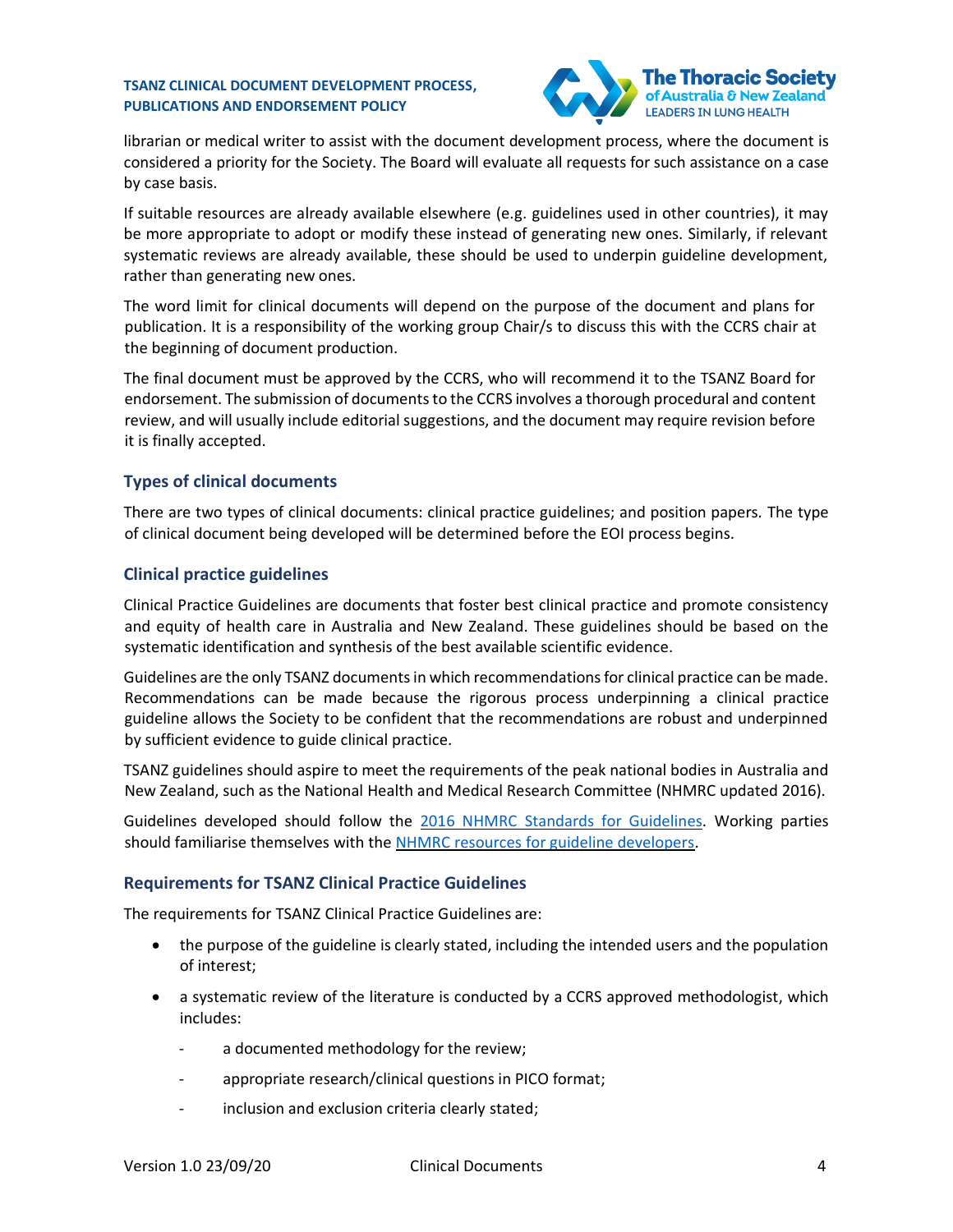

- a documented search strategy, including the search period;
- systematic synthesis and grading of quality of the body of evidence for each clinical question; and
- the link between evidence and guideline recommendations is clearly documented;
- the recommendations are graded in accordance with the GRADE system (or equivalent for international collaborative guidelines);
- consumer representatives are included on the guideline development group;
- the guideline development group includes representatives from a range of professions and disciplines that are relevant to the scope of the guideline;
- there is evidence of peer review external to the guideline development group;
- a dissemination plan for the guideline is clearly described;
- the expiry date for the guideline is stated;
- a list of members of the guideline development group is included; and
- a conflict of interest statement for each of the members of the guideline development group is included.

#### <span id="page-4-0"></span>**Position papers**

Position papers present TSANZ positions on:

- clinical practice, especially in the areas of emerging diagnostic and therapeutic modalities where insufficient data exists to write a formal clinical guideline;
- public health policy, including health service delivery and government policy; and
- clinical and basic science research relevant to the area of respiratory medicine.

Recommendations for clinical practice cannot be made in a position paper, although suggested approaches to clinical care can be outlined.

The working party may choose to include a systematic review and formal assessment of the quality of evidence, however this is not mandatory. A clear statement on the evidence that has been used, how this has been sourced and evaluated, and how conclusions have been made should be included. If a systematic review is included, the working party must include an experienced methodologist, approved by the CCRS.

#### <span id="page-4-1"></span>**Requirements for TSANZ Position Papers**

Requirements for TSANZ Position Papers are:

- the purpose of the position paper is clearly stated, including the intended users and the population of interest;
- the position paper development group includes representatives from a range of professions and disciplines that are relevant to the scope of the position paper;
- consumer representatives are included on the position paper development group;
- there is evidence of peer review external to the position paper development group;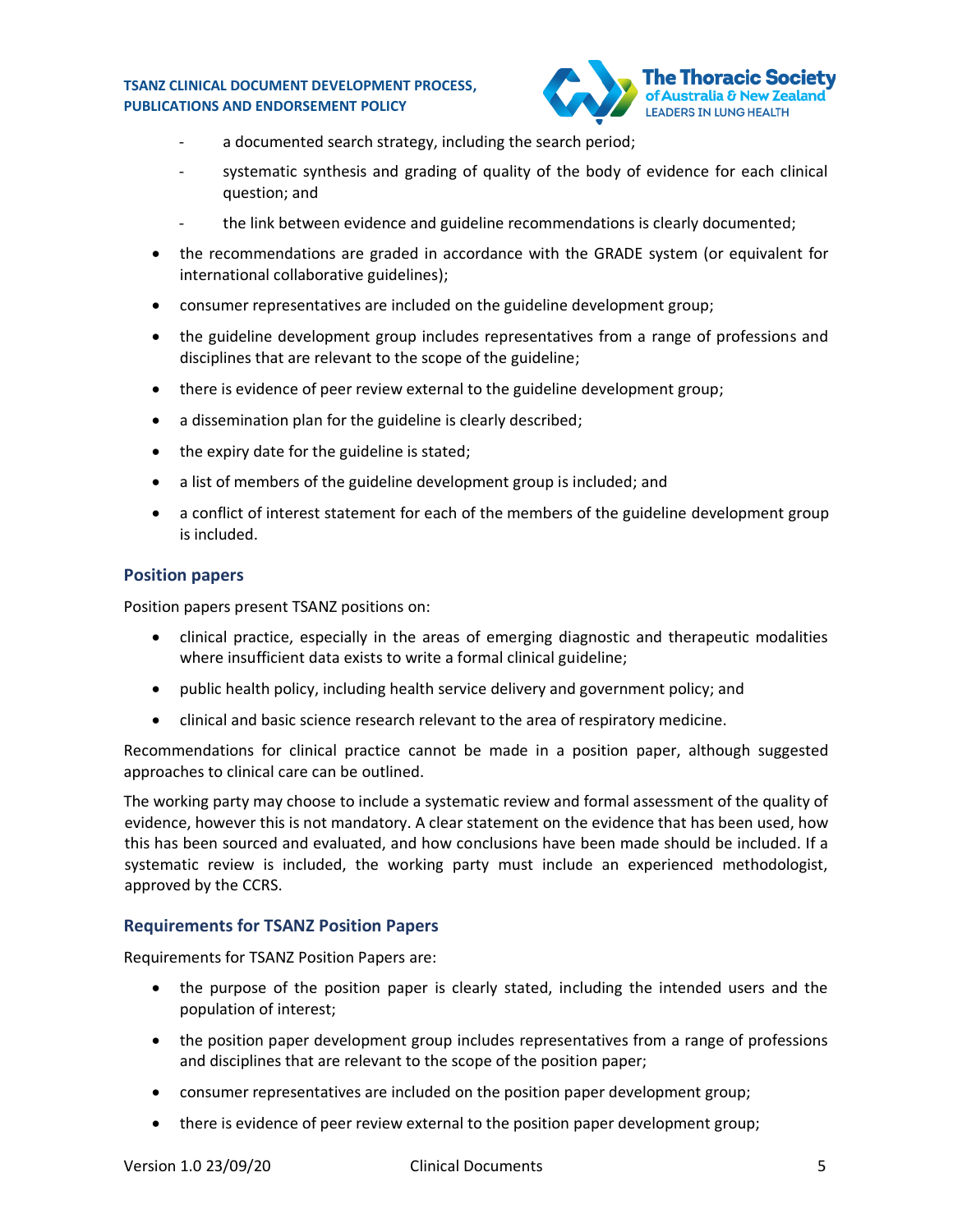

- a dissemination plan for the position paper is clearly described;
- the expiry date for the position paper is stated;
- a list of members of the position paper development group is included; and
- a conflict of interest statement for each of the members of the position paper development group is included.

#### <span id="page-5-0"></span>**Evidence used in clinical documents**

It is anticipated that TSANZ guidelines and position papers will be read and considered by a broad audience including the membership of the society, but also other professionals, other professional bodies, government and non-government agencies. From that perspective it is clearly preferable that a consistent approach to assessing the quality of evidence and the strength of recommendations is applied. At this stage a standard approach has not been adopted by the NHMRC. In the interim the TSANZ will recommend that for guidelines (and where applicable position papers) that a system of assessment of both the evidence and the strength of recommendations be used. The recommendation currently is to use the GRADE system, as it is internationally recognised, clearly defines the difference between evidence and recommendations and specifies a transparent system for moving from evidence to recommendation.<sup>1</sup>,<sup>2</sup>,<sup>3</sup>,<sup>4</sup>

#### <span id="page-5-1"></span>**Peer review of clinical documents**

The manuscript will be reviewed by nominees of the relevant SIGs pertaining to the publication with a focus on the document content. The CCRS will review the document with a focus on process. The CCRS reserves the right to request additional reviewers from inside or outside the Society. All contentmatter expert reviewers must fill in th[e Conflict of Interest for Authors and Reviewers](https://www.thoracic.org.au/documents/item/143) and the TSANZ Confidentiality Agreement.

Feedback will be issued to the working party for detailing any further requirements or recommendations required prior to endorsement.

For publications planning to publish with Respirology, the TSANZ and Respirology reviews may occur simultaneously.

#### <span id="page-5-2"></span>**Endorsement**

Once the clinical document has been reviewed by the CCRS and relevant SIG(s), the CCRS will make a recommendation about whether the document should be endorsed in its current form. Each clinical document will be tabled for review by the TSANZ Board at their next Board Meeting. If there is a

<sup>1</sup> Guyatt GH, Oxman AD, Vist GE, Kunz R, Falck-Ytter Y, Alonso-Coello P, et al. GRADE: an emerging consensus on rating quality of evidence and strength of recommendations. Bmj. 2008 Apr 26;336(7650):924-6. PubMed PMID: 18436948. Pubmed Central PMCID: 2335261.

<sup>2</sup> Jaeschke R, Guyatt GH, Dellinger P, Schunemann H, Levy MM, Kunz R, et al. Use of GRADE grid to reach decisions on clinical practice guidelines when consensus is elusive. Bmj. 2008;337:a744. PubMed PMID: 18669566.

<sup>3</sup> Schunemann HJ, Oxman AD, Brozek J, Glasziou P, Bossuyt P, Chang S, et al. GRADE: assessing the quality of evidence for diagnostic recommendations. ACP journal club. 2008 Dec 16;149(6):2. PubMed PMID: 19071869.

<sup>4</sup> Schunemann HJ, Oxman AD, Brozek J, Glasziou P, Bossuyt P, Chang S, et al. GRADE: assessing the quality of evidence for diagnostic recommendations. Evidence-based medicine. 2008 Dec;13(6):162-3. PubMed PMID: 19043023.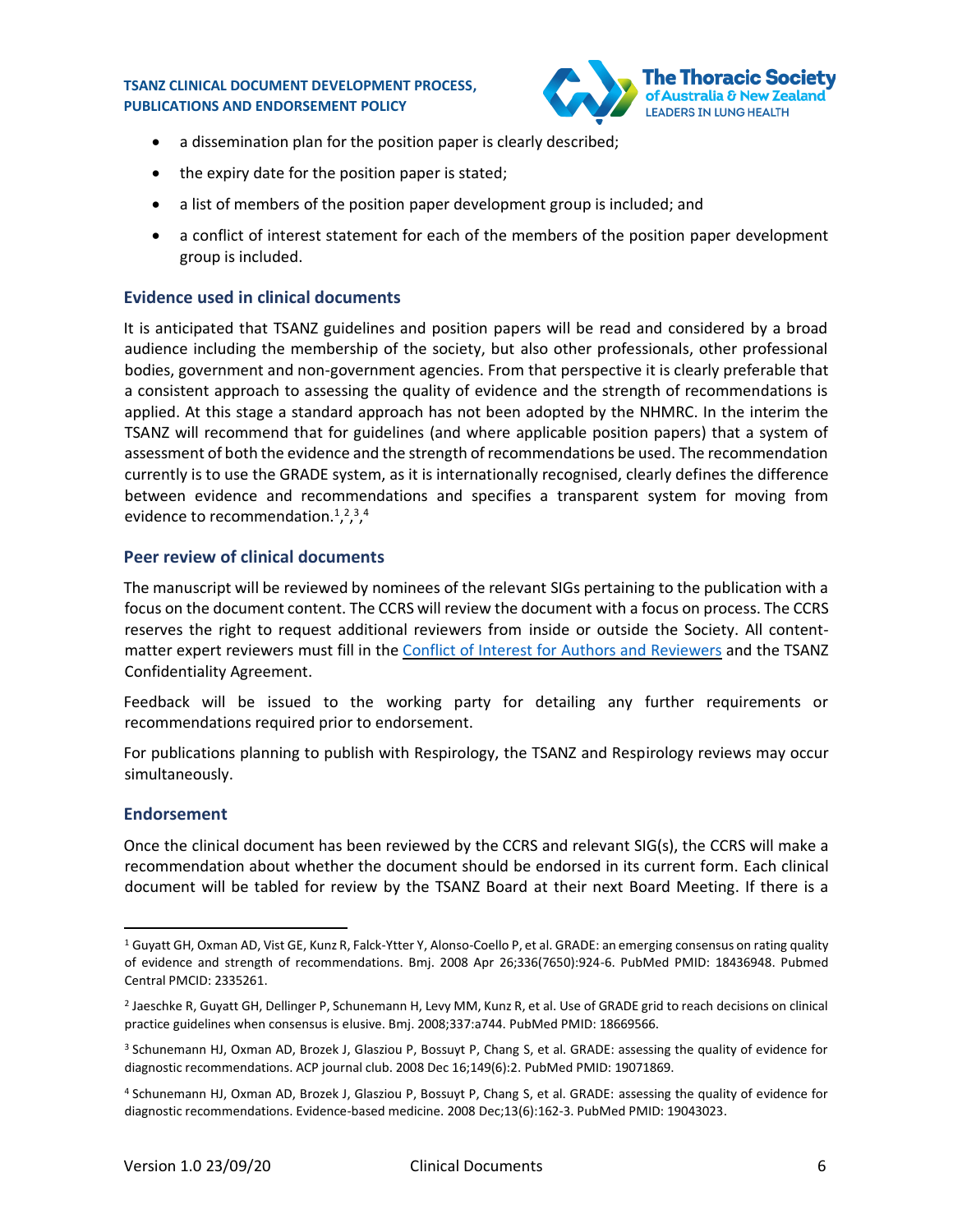

specific urgency for publication, this process may be fast-tracked and an out-of-session endorsement may be requested. The timeline for this is usually 2 weeks.

Endorsement will include:

- registration of Board endorsement by TSANZ Office; and
- badging (or co-badging if it is a joint paper) of the publication with the TSANZ logo.

#### <span id="page-6-0"></span>**Publication**

During the proposal stage, the TSANZ Board, with recommendations provided by the CCRS, will decide whether the clinical document is to be submitted to a journal. Respirology will be the first consideration for all publications, unless another agreement has been reached between the CCRS and the working party.

When a clinical document is publishing in a journal it may be made available as Open Access, subject to Board approval, with the TSANZ (in partnership with any joint-organisation) accepting the cost for this dependent upon reasonable negotiation with the working party and publisher. If the TSANZ Board determines a clinical document is to be published as Open Access in Respirology and funded by the Society, then publications will be licensed as CC-BY-NC.

The TSANZ may assert copyright ownership over guidelines we commission.

## <span id="page-6-1"></span>**Dissemination and further education requirements**

A dissemination plan must be developed alongside each document. This plan will be developed by the TSANZ staff in consultation with the working party.

- In order to enhance access to TSANZ guidelines and position papers, all clinical documents will be made available via the TSANZ website, either in full or as a link to the publication. Where a clinical document is published in a journal, it will not be published on the TSANZ website until the publication embargo has lifted.
- All working parties will be invited to host a TSANZ webinar to present their clinical document. This will be organised with the [Continuing Education Officer.](mailto:tsanzeducation@thoracic.org.au?subject=TSANZ%20Clinical%20Document%20webinar)
- If applicable, a training course based on the clinical practice guidelines will be developed with the Education and Training Sub-committee.
- For clinical practice guidelines, the working party will be required to create an Audit Standards of Care Template as a companion to the guidelines. This template is to be made available to all TSANZ members. The template must be in the form of a checklist which provide questions for what is required to be compliant. E.g. For oxygen audits, there would be a yes/no question for whether a prescription has been written for patients requiring high flow nasal oxygen.

## <span id="page-6-2"></span>**Evaluating impact**

Each TSANZ document should have a plan to evaluate its impact, which is documented alongside the dissemination plan. The evaluation should consider process, clinical outcomes and policy. For instance, consider;

- number of downloads from TSANZ website;
- number of downloads from journal website;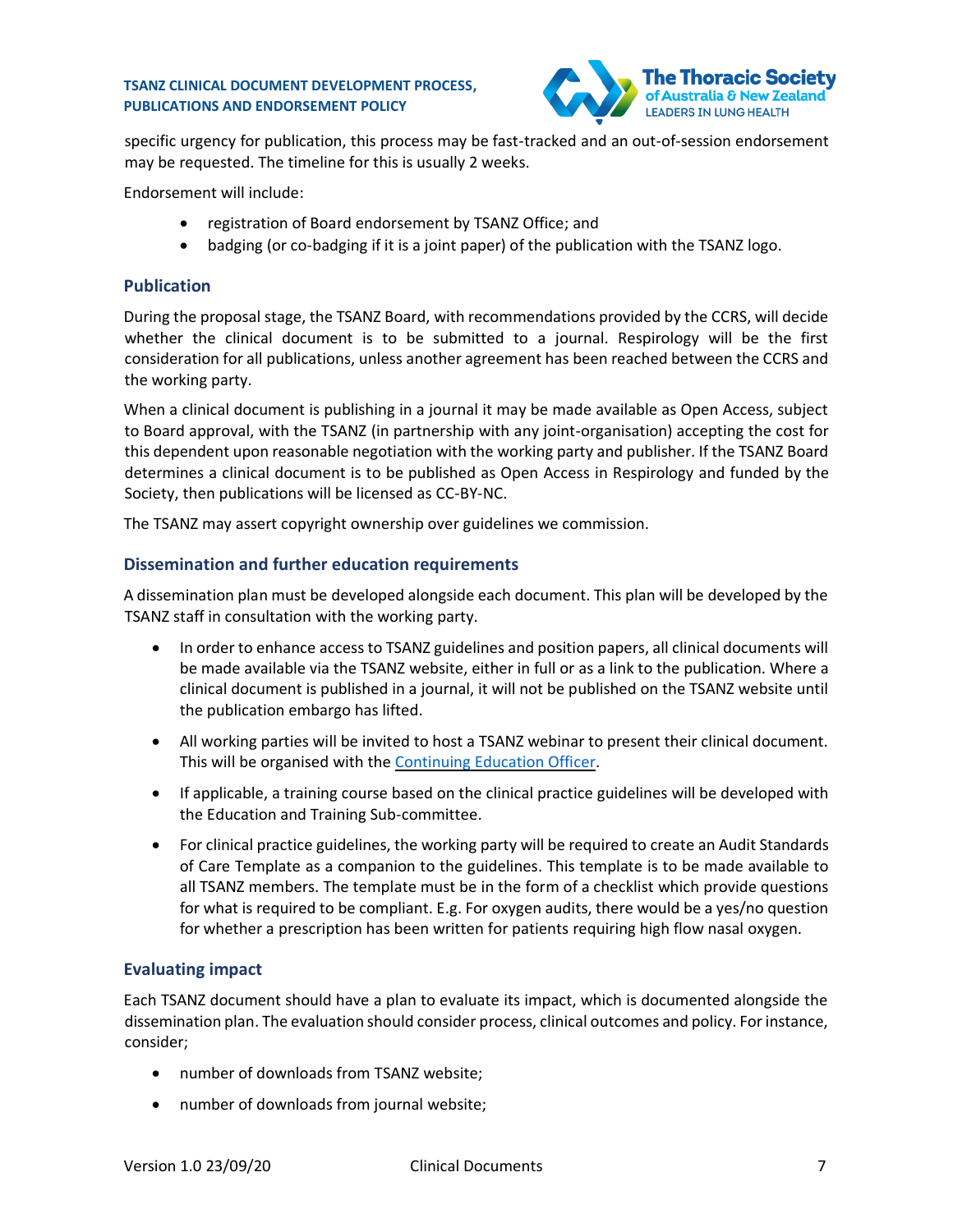

- number of derivatives developed, e.g. training packages or quality standards;
- number of people undertaking training, where relevant;
- media mentions;
- evidence of impact on health care policy and clinical practice; and
- evidence of impact on patient outcomes.

#### <span id="page-7-0"></span>**Update**

All TSANZ documents will be endorsed for a period of five years, unless agreed otherwise during the review process. Prior to five years, the CCRS will ask the relevant SIG and/or the original working party to review the document for currency and the need for updating.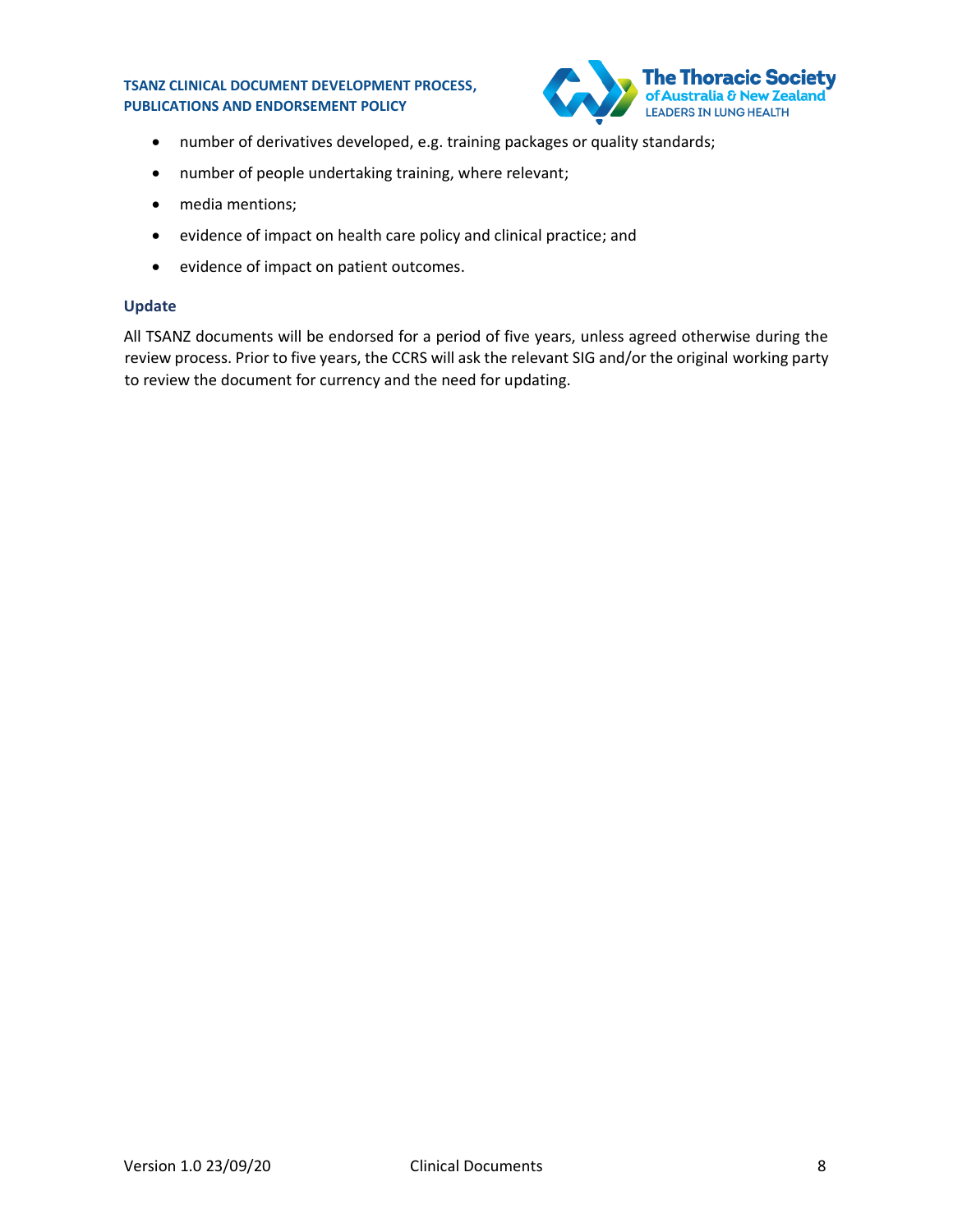

## <span id="page-8-0"></span>**Documents from Other Organisations**

TSANZ members who are involved in the development of documents for external bodies are encouraged to liaise with the CCRS to determine whether TSANZ endorsement might be relevant.

The process for endorsement of external clinical documents should allow for review and improvement of resources and covers both the guideline development process and content. This overview contains a flow chart [\(Figure 2\)](#page-8-4) of what is expected.

## <span id="page-8-1"></span>**Consultation request**

The TSANZ will receive requests to review and consult on publications which have been produced external to the Society. All requests should be sent to the TSANZ [Clinical Administrator](mailto:clinical@thoracic.org.au?subject=Endorsement%20request) to ensure tracking of requests and coordination of the review. The external organisation will be requested to complete the consultation checklist prior to the consultation. The consultation may or may not be accompanied by a request for endorsement.

The manuscript will be reviewed by a number TSANZ of reviewers

including, but not exclusive to, two representatives of the relevant SIG/s. The CCRS will review the consultation checklist from a procedural view. Feedback will be issued to the external working party detailing any further requirements or recommendations required prior to endorsement.

All content-matter expert reviewers should fill in the [Conflict of Interest for Authors and Reviewers.](https://www.thoracic.org.au/documents/item/143)

Requests for TSANZ review should normally be regarded as a request to comment on and improve the document. Requests should therefore allow sufficient time for the sub-committee to do this. Requests not submitted with sufficient time to permit full evaluation, will usually not be considered.

#### <span id="page-8-2"></span>**Endorsement request**

The CCRS Chair will determine the stance of the Society and if the external document will be considered with consideration to the information provided in the consultation checklist. The external document will enter review step once the following has occurred;

- The cost of consultation is agreed,
- The timeline of consultation is agreed,
- The document is registered by the Clinical Administrator, and
- The author list and completed COIs are noted by the TSANZ Office.

#### <span id="page-8-3"></span>**Review by TSANZ Board**

The TSANZ Board will review the clinical document from a strategic point of view. Endorsement of the clinical document will be determined by the TSANZ Board, with a recommendation provided by the CCRS.

<span id="page-8-4"></span>*Figure 2 - Flowchart of the development process for clinical documents from external organisations*